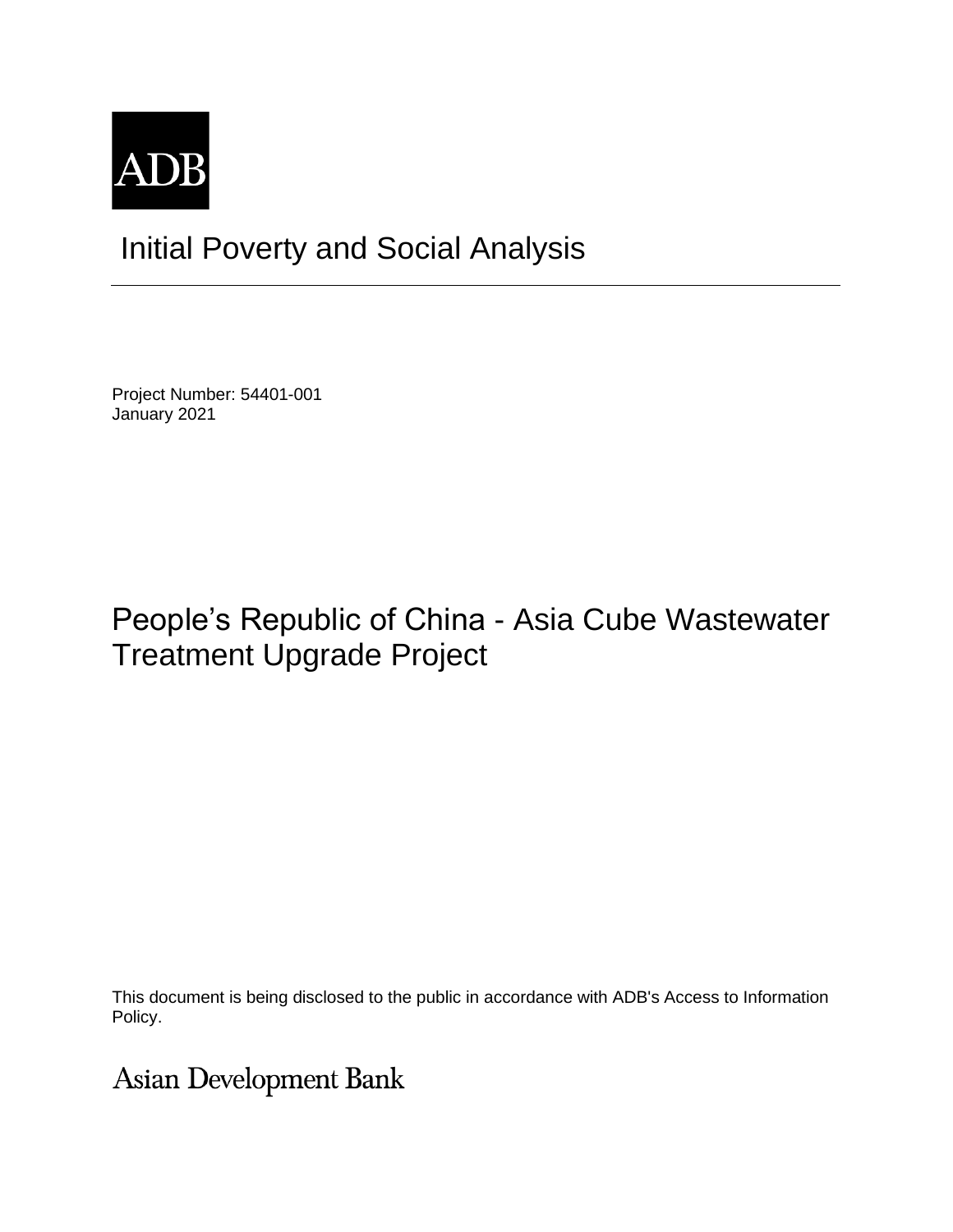#### **CURRENCY EQUIVALENTS**

(updated prior to disclosure as of 25 March 2021)

| Currency unit | -   | yuan (CNY) |
|---------------|-----|------------|
| CNY1.00       | $=$ | \$0.15     |
| \$1.00        | =   | CNY6.53    |

#### **ABBREVIATIONS**

| ADB         | Asian Development Bank                 |
|-------------|----------------------------------------|
| CCW         | China Cube Water Ltd                   |
| EIA         | <b>Environmental Impact Assessment</b> |
| <b>PRC</b>  | People's Republic of China             |
| <b>WWTP</b> | wastewater treatment plant             |

**NOTE** (i) In this report, "\$" refers to United States dollars.

In preparing any country program or strategy, financing any project, or by making any designation of or reference to a particular territory or geographic area in this document, the Asian Development Bank does not intend to make any judgments as to the legal or other status of any territory or area.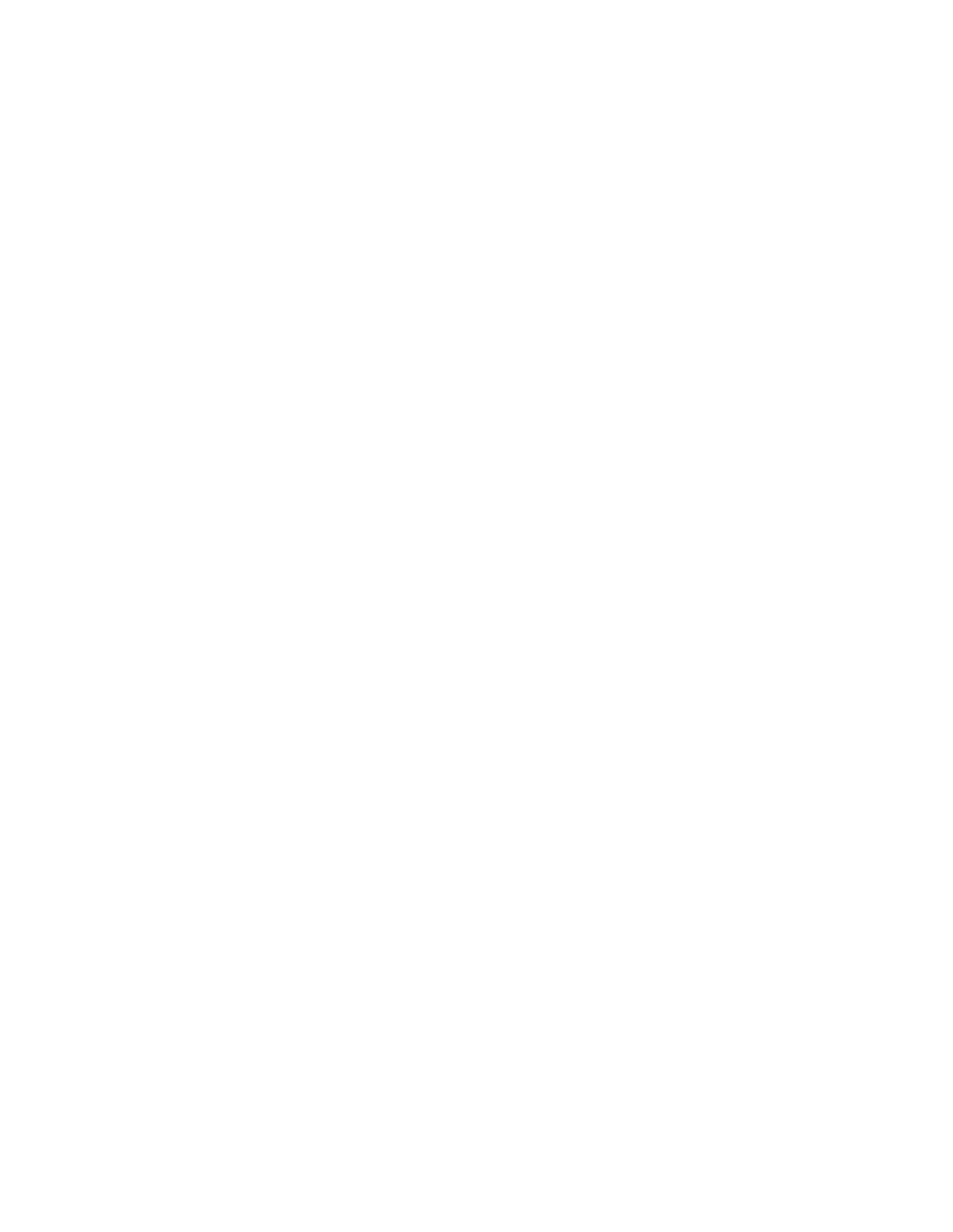### **INITIAL POVERTY AND SOCIAL ANALYSIS**

| Country:                         | People's Republic of China |             | Project Title:   PRC: Asia Cube Wastewater Treatment<br>Upgrade Project |
|----------------------------------|----------------------------|-------------|-------------------------------------------------------------------------|
| Lending/Financing   Project Loan |                            | Department/ | Private Sector Operations Department                                    |
| Modality:                        |                            | Division:   | Private Sector Infrastructure Finance 2                                 |

| POVERTY IMPACT AND SOCIAL DIMENSIONS                                                                                                                                                                                                                                                                                                                                                                                                                                                                                                                                                                                                                                                                                                                                                                                                                                                                                                                                                                                                                                                                                                                                                                                                                                                                                                                                                                                                                                                                                                                                                                                                                                                                                                                                                                                                                                                                                                                                                                                                                                                                                                                                                                                                               |
|----------------------------------------------------------------------------------------------------------------------------------------------------------------------------------------------------------------------------------------------------------------------------------------------------------------------------------------------------------------------------------------------------------------------------------------------------------------------------------------------------------------------------------------------------------------------------------------------------------------------------------------------------------------------------------------------------------------------------------------------------------------------------------------------------------------------------------------------------------------------------------------------------------------------------------------------------------------------------------------------------------------------------------------------------------------------------------------------------------------------------------------------------------------------------------------------------------------------------------------------------------------------------------------------------------------------------------------------------------------------------------------------------------------------------------------------------------------------------------------------------------------------------------------------------------------------------------------------------------------------------------------------------------------------------------------------------------------------------------------------------------------------------------------------------------------------------------------------------------------------------------------------------------------------------------------------------------------------------------------------------------------------------------------------------------------------------------------------------------------------------------------------------------------------------------------------------------------------------------------------------|
| Links to the National Poverty Reduction Strategy and Country Partnership Strategy<br>Α.                                                                                                                                                                                                                                                                                                                                                                                                                                                                                                                                                                                                                                                                                                                                                                                                                                                                                                                                                                                                                                                                                                                                                                                                                                                                                                                                                                                                                                                                                                                                                                                                                                                                                                                                                                                                                                                                                                                                                                                                                                                                                                                                                            |
| The Asian Development Bank (ADB) is proposing a loan of up to CNY230 million to China Cube Water Ltd. (CCW)<br>for the Asia Cube Wastewater Treatment Upgrade Project. The project comprises the expansion of the treatment<br>capacity and upgrade of treatment and discharge standards of nine CCW wastewater treatment plants (WWTP) in<br>the provinces of Henan, Shaanxi, Heilongjiang, and Guangdong in the People's Republic of China (PRC). The<br>project supports the strategic priorities of ADB's country partnership strategy for the PRC, 2021-2025 to strengthen<br>climate resilience, address environmental degradation and achieve high-quality, green development. <sup>a</sup> The project<br>is also consistent with three operational priorities of ADB Strategy 2030: <sup>b</sup> (i) making cities more livable by reducing<br>pollution and supporting water quality improvements in ecologically sensitive river basins in the country through<br>higher discharge standards of treated wastewater, (ii) accelerating progress in gender equality with measures<br>designed to promote gender-sensitive solutions and gender-responsive infrastructure assets; and (iii) addressing<br>remaining poverty and reducing inequalities by providing employment during the project's construction and operation<br>phases.                                                                                                                                                                                                                                                                                                                                                                                                                                                                                                                                                                                                                                                                                                                                                                                                                                                                                                   |
| <b>B.</b> Poverty Targeting:                                                                                                                                                                                                                                                                                                                                                                                                                                                                                                                                                                                                                                                                                                                                                                                                                                                                                                                                                                                                                                                                                                                                                                                                                                                                                                                                                                                                                                                                                                                                                                                                                                                                                                                                                                                                                                                                                                                                                                                                                                                                                                                                                                                                                       |
| ⊠General intervention <i>[condit individual or household</i> (TI-H) [ <i>Geographic</i> (TI-G) [ <i>Non-income MDGs</i> (TI-M1, M2,                                                                                                                                                                                                                                                                                                                                                                                                                                                                                                                                                                                                                                                                                                                                                                                                                                                                                                                                                                                                                                                                                                                                                                                                                                                                                                                                                                                                                                                                                                                                                                                                                                                                                                                                                                                                                                                                                                                                                                                                                                                                                                                |
| etc.)<br>The proposed investment is expected to contribute to the country's pollution and waste control measures, and the<br>improvement of its water resource management. The operation of the project, servicing both industrial and residential<br>sectors, where these treatment plants are located will ensure continuous and improved wastewater treatment<br>services, and the continuous employment of its workforce.                                                                                                                                                                                                                                                                                                                                                                                                                                                                                                                                                                                                                                                                                                                                                                                                                                                                                                                                                                                                                                                                                                                                                                                                                                                                                                                                                                                                                                                                                                                                                                                                                                                                                                                                                                                                                      |
| <b>Poverty and Social Analysis</b><br>С.                                                                                                                                                                                                                                                                                                                                                                                                                                                                                                                                                                                                                                                                                                                                                                                                                                                                                                                                                                                                                                                                                                                                                                                                                                                                                                                                                                                                                                                                                                                                                                                                                                                                                                                                                                                                                                                                                                                                                                                                                                                                                                                                                                                                           |
| 1. Key issues and potential beneficiaries. Water is an essential resource, and the PRC is one of the most water-<br>stressed countries in the world. Around 20% of the world's population reside in the PRC, but it only has 7% of the<br>world's freshwater resources. Water scarcity is more serious in the Yellow and Huai River basins in the northern<br>PRC, wherein 23% of the country's population reside but with only 6% of the country's total water resources. <sup>c</sup> Rapid<br>urbanization and water pollution has made this deficiency more difficult. <sup>d</sup> Provincial governments along the river<br>basins are increasingly introducing more stringent local wastewater treatment discharge standards, higher than the<br>national requirements, in recognition of the critical nature of water security in these provinces. CCW operates nine<br>wastewater treatment plants alongside Yellow River and Huai River in the provinces of Henan, Shaanxi,<br>Heilongjiang, and Guangdong, receiving both industrial and domestic wastewater. The industries and households<br>that these WWTPs serve, which is over two million people, are ensured of continuous access to improved<br>wastewater management. CCW and all the nine sites, its employees, and its investors, will continue to benefit from<br>this proposed project. The respective communities, the local government, and the broader public will also benefit<br>from the environmental improvements resulting from the improved wastewater treatment.<br>2. Impact channels and expected systemic changes. Water reuse rates in all cities in PRC reached 20.9% in<br>2019. <sup>e</sup> The upgrading of CCW's wastewater treatment plants will support the increase of the reuse rate of treated<br>wastewater and will be a factor in diminishing water scarcity problems. Furthermore, improving the wastewater<br>discharge standards will not further add to the country's current water pollution problems.<br>3. Focus of (and resources allocated in) the transaction TA or due diligence. ADB's due diligence will focus on<br>the results of the social compliance audit that will be undertaken at the corporate and subproject levels. |
| <b>GENDER AND DEVELOPMENT</b><br>Ш.                                                                                                                                                                                                                                                                                                                                                                                                                                                                                                                                                                                                                                                                                                                                                                                                                                                                                                                                                                                                                                                                                                                                                                                                                                                                                                                                                                                                                                                                                                                                                                                                                                                                                                                                                                                                                                                                                                                                                                                                                                                                                                                                                                                                                |
| 1. What are the key gender issues in the sector and/or subsector that are likely to be relevant to this project                                                                                                                                                                                                                                                                                                                                                                                                                                                                                                                                                                                                                                                                                                                                                                                                                                                                                                                                                                                                                                                                                                                                                                                                                                                                                                                                                                                                                                                                                                                                                                                                                                                                                                                                                                                                                                                                                                                                                                                                                                                                                                                                    |
| or program?<br>PRC has a high rate of female labor force participation, which stood at 61.5% in 2018, compared with a global<br>average of 47.3%. <sup>f</sup> While PRC is showing strong female-to-male labor-force participation ratio (0.81) and high<br>presence of women in professional and technical jobs (1.07), women continue to be under-represented in leadership,<br>holding 20% of senior management positions. <sup>9</sup> Given the progress on equal access to education, this is mostly due<br>to culture considerations rather than adequately skilled women. In addition, the nature of work at wastewater<br>treatment plants makes it difficult in terms of working conditions to reach better balanced participation. Although past<br>laws and regulations have targeted sexual harassment before, the Civil Code through its Article 1010 is the first<br>national law to place this specific duty on employers. Effective January 2021, it obliges companies to adopt measures                                                                                                                                                                                                                                                                                                                                                                                                                                                                                                                                                                                                                                                                                                                                                                                                                                                                                                                                                                                                                                                                                                                                                                                                                                         |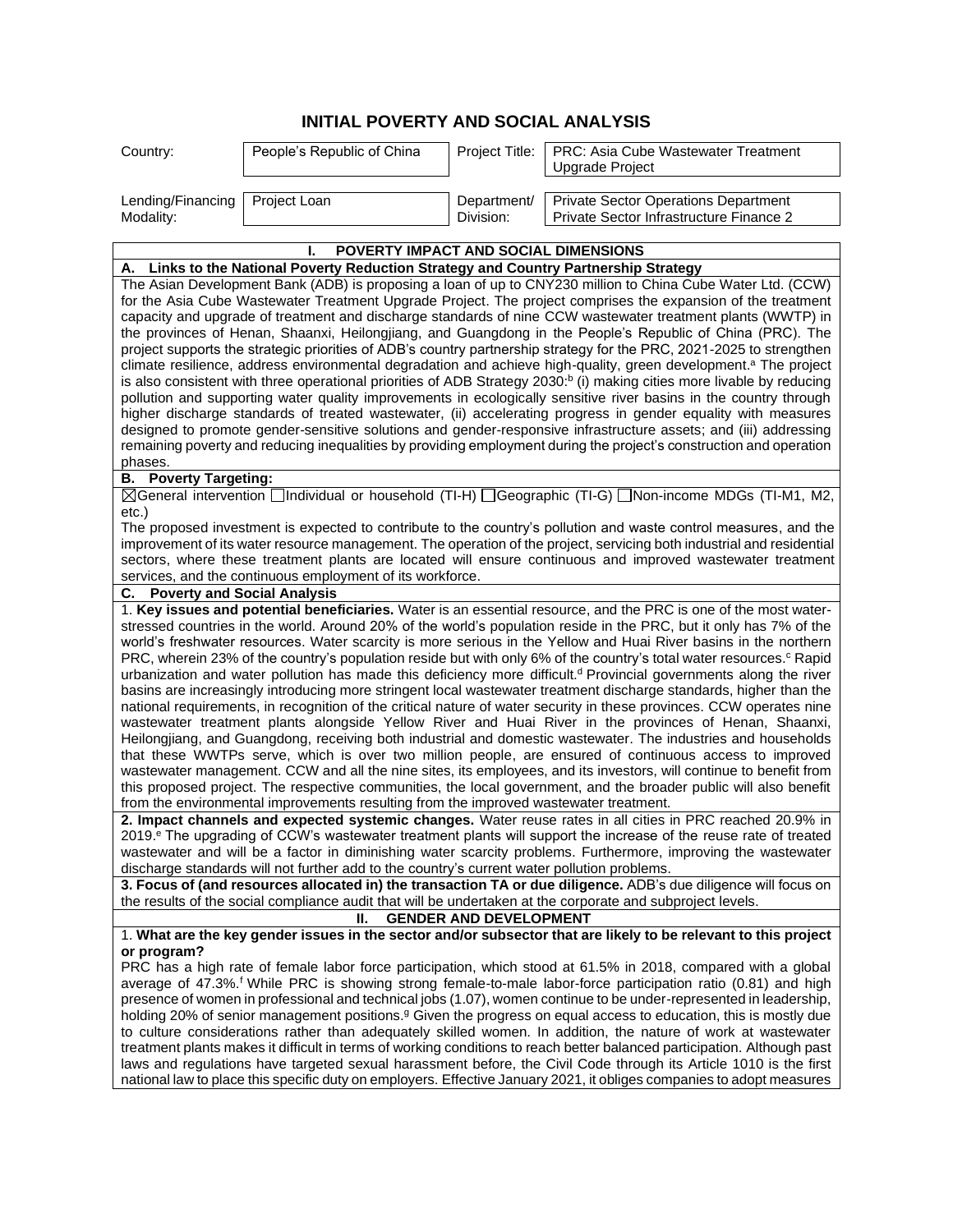| for preventing and responding to sexual harassment in the workplace. These include channels for employee<br>complaints, procedures for investigating complaints, and rules for disciplining wrongdoers. <sup>h</sup>                                                                                                                                                                                                                                                                                                                                                                     |
|------------------------------------------------------------------------------------------------------------------------------------------------------------------------------------------------------------------------------------------------------------------------------------------------------------------------------------------------------------------------------------------------------------------------------------------------------------------------------------------------------------------------------------------------------------------------------------------|
| 2. Does the proposed project or program have the potential to contribute to the promotion of gender equity<br>and/or empowerment of women by providing women's access to and use of opportunities, services,<br>resources, assets, and participation in decision making?<br>$\boxtimes$ Yes<br>l INo<br>Gender analysis and profiling of the sponsor will be conducted as part of the due diligence to determine the project's<br>gender measures. Assessment will notably look at the enabling working environment for female employees and<br>gender responsive infrastructure assets. |
| 3. Could the proposed project have an adverse impact on women and/or girls or widen gender inequality?<br>⊠ No<br>∐ Yes                                                                                                                                                                                                                                                                                                                                                                                                                                                                  |
| 4. Indicate the intended gender mainstreaming category:<br>$\Box$ GEN (gender equity)<br>$\Box$ EGM (effective gender mainstreaming)<br>$\boxtimes$ SGE (some gender elements)<br>$\Box$ NGE (no gender elements)                                                                                                                                                                                                                                                                                                                                                                        |
| PARTICIPATION AND EMPOWERMENT<br>Ш.                                                                                                                                                                                                                                                                                                                                                                                                                                                                                                                                                      |
| 1. Who are the main stakeholders of the project, including beneficiaries and negatively affected people?                                                                                                                                                                                                                                                                                                                                                                                                                                                                                 |
| Identify how they will participate in the project design.                                                                                                                                                                                                                                                                                                                                                                                                                                                                                                                                |
| From initial stakeholder analysis, CCW's stakeholders are government authorities, its investors, and local<br>communities and companies that benefit from its water treatment activity. Consultations with local communities has<br>been undertaken as part of the environmental impact assessment process for each of the nine plants. The land<br>acquisition process for each was undertaken by respective local government authorities. Due diligence will include                                                                                                                   |
| an assessment of CCW's capacity and resources for managing stakeholder engagement.                                                                                                                                                                                                                                                                                                                                                                                                                                                                                                       |
| 2. How can the project contribute (in a systemic way) to engaging and empowering stakeholders and                                                                                                                                                                                                                                                                                                                                                                                                                                                                                        |
| beneficiaries, particularly, the poor, vulnerable, and excluded groups? What issues in the project design                                                                                                                                                                                                                                                                                                                                                                                                                                                                                |
| require participation of the poor and excluded?                                                                                                                                                                                                                                                                                                                                                                                                                                                                                                                                          |
| Each WWTP company is responsible for managing community grievances received during construction and                                                                                                                                                                                                                                                                                                                                                                                                                                                                                      |
| operation. Based on initial information, in case a community grievance is received, the company will report to local                                                                                                                                                                                                                                                                                                                                                                                                                                                                     |
| government to seek resolution. Due diligence will assess the grievance mechanism is being effectively operated at                                                                                                                                                                                                                                                                                                                                                                                                                                                                        |
| the corporate and subproject levels, through review of any records of grievances received, and interviews with                                                                                                                                                                                                                                                                                                                                                                                                                                                                           |
| responsible personnel at each level designated to address community grievances.                                                                                                                                                                                                                                                                                                                                                                                                                                                                                                          |
| 3. What are the key, active, and relevant civil society organizations (CSOs) in the project area? What is the<br>level of civil society organization participation in the project design?                                                                                                                                                                                                                                                                                                                                                                                                |
| $\boxtimes$ Information generation and sharing (L) $\Box$ Consultation<br>$\Box$ Collaboration<br>$\Box$ Partnership                                                                                                                                                                                                                                                                                                                                                                                                                                                                     |
| 4. Are there issues during project design for which participation of the poor and excluded is important?                                                                                                                                                                                                                                                                                                                                                                                                                                                                                 |
| What are they and how should they be addressed? $\Box$ Yes<br>$\boxtimes$ No                                                                                                                                                                                                                                                                                                                                                                                                                                                                                                             |
| <b>SOCIAL SAFEGUARDS</b><br>IV.                                                                                                                                                                                                                                                                                                                                                                                                                                                                                                                                                          |
| A. Involuntary Resettlement Category $\Box$ A $\boxtimes$ B $\Box$ C $\Box$ FI                                                                                                                                                                                                                                                                                                                                                                                                                                                                                                           |
|                                                                                                                                                                                                                                                                                                                                                                                                                                                                                                                                                                                          |
| 1. Does the project have the potential to involve involuntary land acquisition resulting in physical and<br>$\boxtimes$ Yes<br>$\Box$ No<br>economic displacement?<br>The proposed project will support the expansion of the capacity of CCW's nine wastewater treatment plants. Tranche                                                                                                                                                                                                                                                                                                 |
| one covering upgrades and expansion, are within the current area of the existing plants and do not require new land                                                                                                                                                                                                                                                                                                                                                                                                                                                                      |
| acquisition. All the offsite pipelines, as well as the pump houses that either were or will be constructed, are built,                                                                                                                                                                                                                                                                                                                                                                                                                                                                   |
| managed and maintained by the local governments. Thus, no temporary land acquisition is directly involved in                                                                                                                                                                                                                                                                                                                                                                                                                                                                             |
| CCW's subprojects. Tranche two may cover a potential expansion of the Xianyang WWTP which may require                                                                                                                                                                                                                                                                                                                                                                                                                                                                                    |
| acquisition of immediately adjacent land by the government. Based on initial information, displacement impacts from                                                                                                                                                                                                                                                                                                                                                                                                                                                                      |
| this land acquisition will likely be non-significant. Due diligence will explore through the social compliance audit the                                                                                                                                                                                                                                                                                                                                                                                                                                                                 |
| potential for CCW to enhance its environmental and social management system with a procedure for the                                                                                                                                                                                                                                                                                                                                                                                                                                                                                     |
| management of involuntary displacement impacts in accordance with ADB policy requirements for non-sovereign                                                                                                                                                                                                                                                                                                                                                                                                                                                                              |
| corporate finance clients.                                                                                                                                                                                                                                                                                                                                                                                                                                                                                                                                                               |
| 2. What action plan is required to address involuntary resettlement as part of the transaction TA or due                                                                                                                                                                                                                                                                                                                                                                                                                                                                                 |
| diligence process?                                                                                                                                                                                                                                                                                                                                                                                                                                                                                                                                                                       |
| $\Box$ Resettlement plan<br>Resettlement framework<br>Social impact matrix                                                                                                                                                                                                                                                                                                                                                                                                                                                                                                               |
| $\boxtimes$ Environmental and social management system arrangement<br>None<br><b>B. Indigenous Peoples Category</b><br>I A<br>$\Box$ B<br>⊠с                                                                                                                                                                                                                                                                                                                                                                                                                                             |
| 1 I FI                                                                                                                                                                                                                                                                                                                                                                                                                                                                                                                                                                                   |
| 1. Does the proposed project have the potential to directly or indirectly affect the dignity, human rights,                                                                                                                                                                                                                                                                                                                                                                                                                                                                              |
| livelihood systems, or culture of indigenous peoples?<br>$\Box$ Yes<br>$\bowtie$ No                                                                                                                                                                                                                                                                                                                                                                                                                                                                                                      |
| The project's upgrade and expansion of wastewater treatment plants is not envisaged to directly or indirectly affect                                                                                                                                                                                                                                                                                                                                                                                                                                                                     |
| the dignity, human rights, livelihood systems, or culture of Indigenous Peoples or affects the territories or natural or<br>cultural resources that Indigenous Peoples own, use, occupy, or claim as their ancestral domain.                                                                                                                                                                                                                                                                                                                                                             |
| 2. Does it affect the territories or natural and cultural resources indigenous peoples own, use, occupy, or                                                                                                                                                                                                                                                                                                                                                                                                                                                                              |
| claim, as their ancestral domain?<br>⊠<br>Yes<br>No                                                                                                                                                                                                                                                                                                                                                                                                                                                                                                                                      |
|                                                                                                                                                                                                                                                                                                                                                                                                                                                                                                                                                                                          |